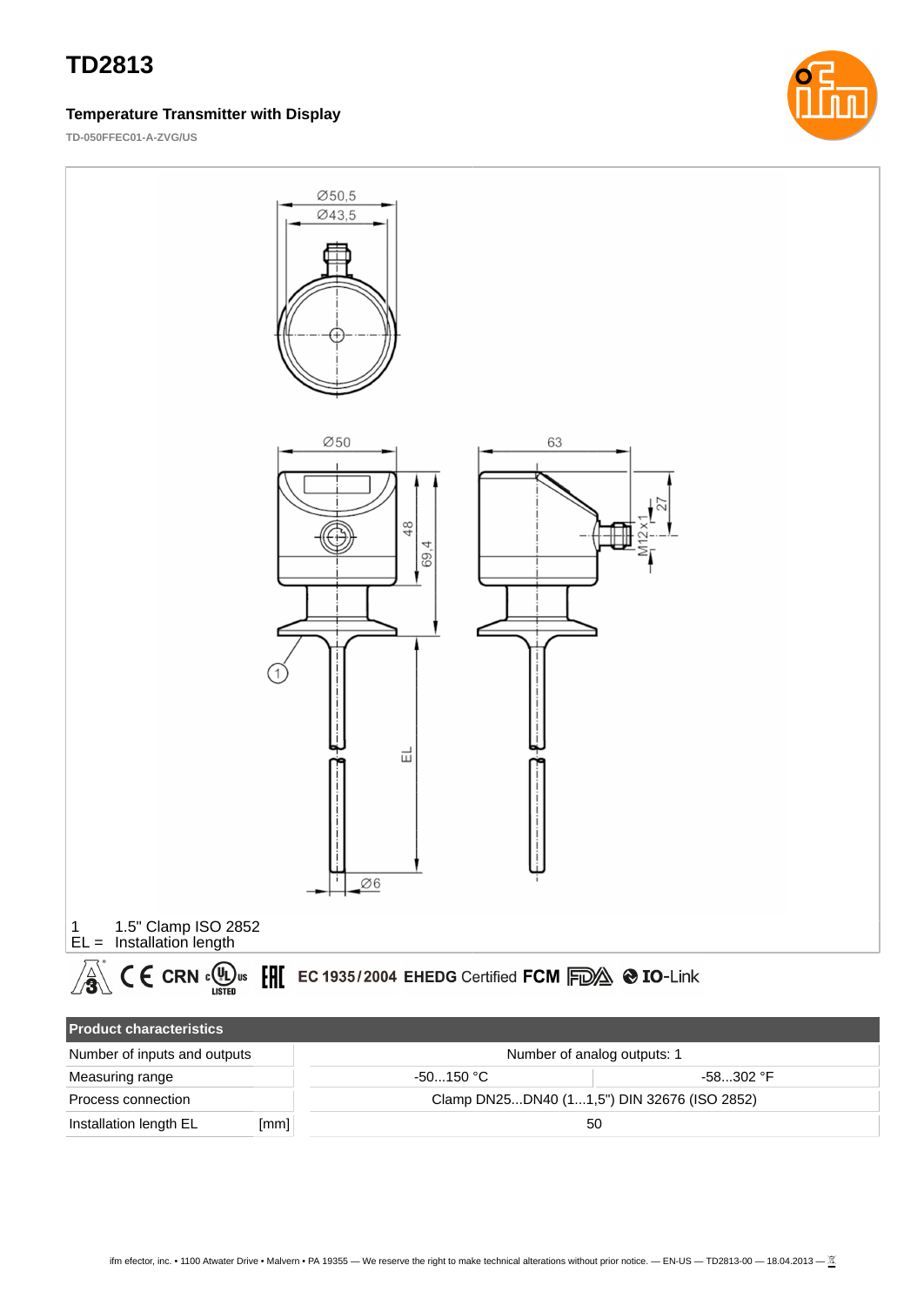### **Temperature Transmitter with Display**

**TD-050FFEC01-A-ZVG/US**



| <b>Application</b>                                          |                |                                                                          |  |  |
|-------------------------------------------------------------|----------------|--------------------------------------------------------------------------|--|--|
| Measuring element                                           |                | 1 x Pt 1000; (to DIN EN 60751, class A)                                  |  |  |
| Media                                                       |                | liquids and gases                                                        |  |  |
| Pressure rating                                             | [bar]          | 100                                                                      |  |  |
| Vacuum resistance                                           | [mbar]         | $-1000$                                                                  |  |  |
| MAWP (for applications<br>according to CRN)                 | [bar]          | 70                                                                       |  |  |
| <b>Electrical data</b>                                      |                |                                                                          |  |  |
| Operating voltage                                           | [V]            | 1832 DC; (cULus - Class 2 source required)                               |  |  |
| Current consumption                                         | [mA]           | $< 50$                                                                   |  |  |
| <b>Protection class</b>                                     |                | $\mathbf{III}$                                                           |  |  |
| Reverse polarity protection                                 |                | yes                                                                      |  |  |
| Power-on delay time                                         | [s]            | $\overline{c}$                                                           |  |  |
| <b>Inputs / outputs</b>                                     |                |                                                                          |  |  |
| Number of inputs and outputs<br>Number of analog outputs: 1 |                |                                                                          |  |  |
| <b>Outputs</b>                                              |                |                                                                          |  |  |
| Total number of outputs                                     |                | $\mathbf{1}$                                                             |  |  |
| Output signal                                               |                | analog signal; IO-Link; (configurable)                                   |  |  |
| Number of analog outputs                                    |                | 1                                                                        |  |  |
| Analog current output                                       | [mA]           | 420                                                                      |  |  |
| Max. load                                                   | $[\Omega]$     | 300                                                                      |  |  |
| Short-circuit protection                                    |                | yes                                                                      |  |  |
|                                                             |                | yes                                                                      |  |  |
| Overload protection                                         |                |                                                                          |  |  |
| <b>Measuring/setting range</b>                              |                |                                                                          |  |  |
| Measuring range                                             |                | -50150 °C<br>-58302 °F                                                   |  |  |
| Factory setting                                             |                | $0300$ °F                                                                |  |  |
| Resolution                                                  |                |                                                                          |  |  |
| Resolution of analog output                                 | $[\mathsf{K}]$ | 0.04                                                                     |  |  |
| Resolution of display                                       | [K]            | 0.28                                                                     |  |  |
| <b>Accuracy / deviations</b>                                |                |                                                                          |  |  |
| Precision analog output                                     | [K]            | $\pm$ 0,3 + ( $\pm$ 0,1 % MS)                                            |  |  |
| Temperature coefficient                                     |                |                                                                          |  |  |
| [% of the span $/$ 10 K]                                    |                | 0,1; (In case of deviation from the reference condition 25 $^{\circ}$ C) |  |  |
| <b>Reaction times</b>                                       |                |                                                                          |  |  |
| Dynamic response T05 / T09                                  | $[S]$          | 1/3                                                                      |  |  |
| <b>Interfaces</b>                                           |                |                                                                          |  |  |
| Communication interface                                     |                | IO-Link                                                                  |  |  |
| Transmission type                                           |                | COM2 (38,4 kBaud)                                                        |  |  |
| IO-Link revision                                            |                | $1.1\,$                                                                  |  |  |
| <b>Operating conditions</b>                                 |                |                                                                          |  |  |
| Ambient temperature                                         | [°C]           | $-2580$                                                                  |  |  |
| Storage temperature                                         | [°C]           | $-40100$                                                                 |  |  |

ifm efector, inc. • 1100 Atwater Drive • Malvern • PA 19355 — We reserve the right to make technical alterations without prior notice. — EN-US — TD2813-00 — 18.04.2013 —  $\frac{\mathbb{X}}{2}$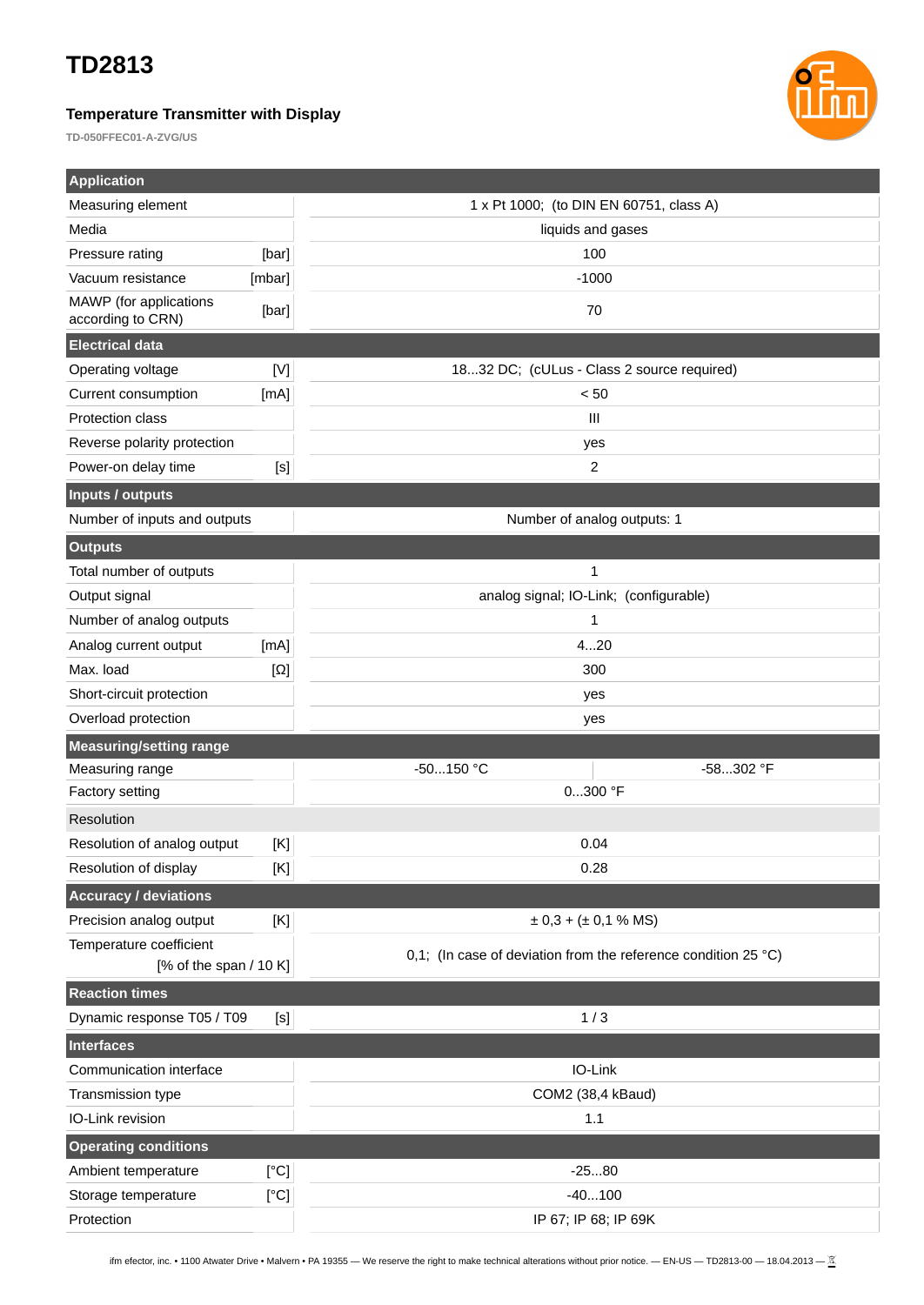### **Temperature Transmitter with Display**



**TD-050FFEC01-A-ZVG/US**

| <b>Tests / approvals</b>                             |      |                                                                          |                                |  |
|------------------------------------------------------|------|--------------------------------------------------------------------------|--------------------------------|--|
|                                                      |      | DIN EN 61000-6-2                                                         |                                |  |
| <b>EMC</b>                                           |      | DIN EN 61000-6-3                                                         |                                |  |
| Shock resistance                                     |      | DIN IEC 68-2-27                                                          | 50 g (11 ms)                   |  |
| Vibration resistance                                 |      | <b>DIN IEC 68-2-6</b>                                                    | 10 g (102000 Hz)               |  |
| Note on approval                                     |      | Factory certificate available as download at www.factory-certificate.ifm |                                |  |
| UL approval                                          |      | UL approval number                                                       | K001                           |  |
| Mechanical data                                      |      |                                                                          |                                |  |
| Weight                                               | [g]  |                                                                          | 335                            |  |
| Material                                             |      | stainless steel (1.4404 / 316L); PEI; FKM                                |                                |  |
| Materials (wetted parts)                             |      | stainless steel (1.4404 / 316L) electropolished                          |                                |  |
| Process connection                                   |      | Clamp DN25DN40 (11,5") DIN 32676 (ISO 2852)                              |                                |  |
| Surface characteristics Ra/Rz<br>of the wetted parts |      | Ra: < 0.8                                                                |                                |  |
| Probe diameter                                       | [mm] | 6                                                                        |                                |  |
| Installation length EL                               | [mm] | 50                                                                       |                                |  |
| <b>Displays / operating elements</b>                 |      |                                                                          |                                |  |
|                                                      |      |                                                                          | 7-segment LED display, 4-digit |  |
| <b>Display</b>                                       |      |                                                                          | Display unit / status, °C / °F |  |
| <b>Remarks</b>                                       |      |                                                                          |                                |  |
| Remarks                                              |      | $MS = set measuring span$                                                |                                |  |
|                                                      |      | The values for accuracy apply to flowing water.                          |                                |  |
| Pack quantity                                        |      | 1 pcs.                                                                   |                                |  |
| <b>Electrical connection</b>                         |      |                                                                          |                                |  |
| Connector: 1 x M12                                   |      |                                                                          |                                |  |
|                                                      |      |                                                                          |                                |  |